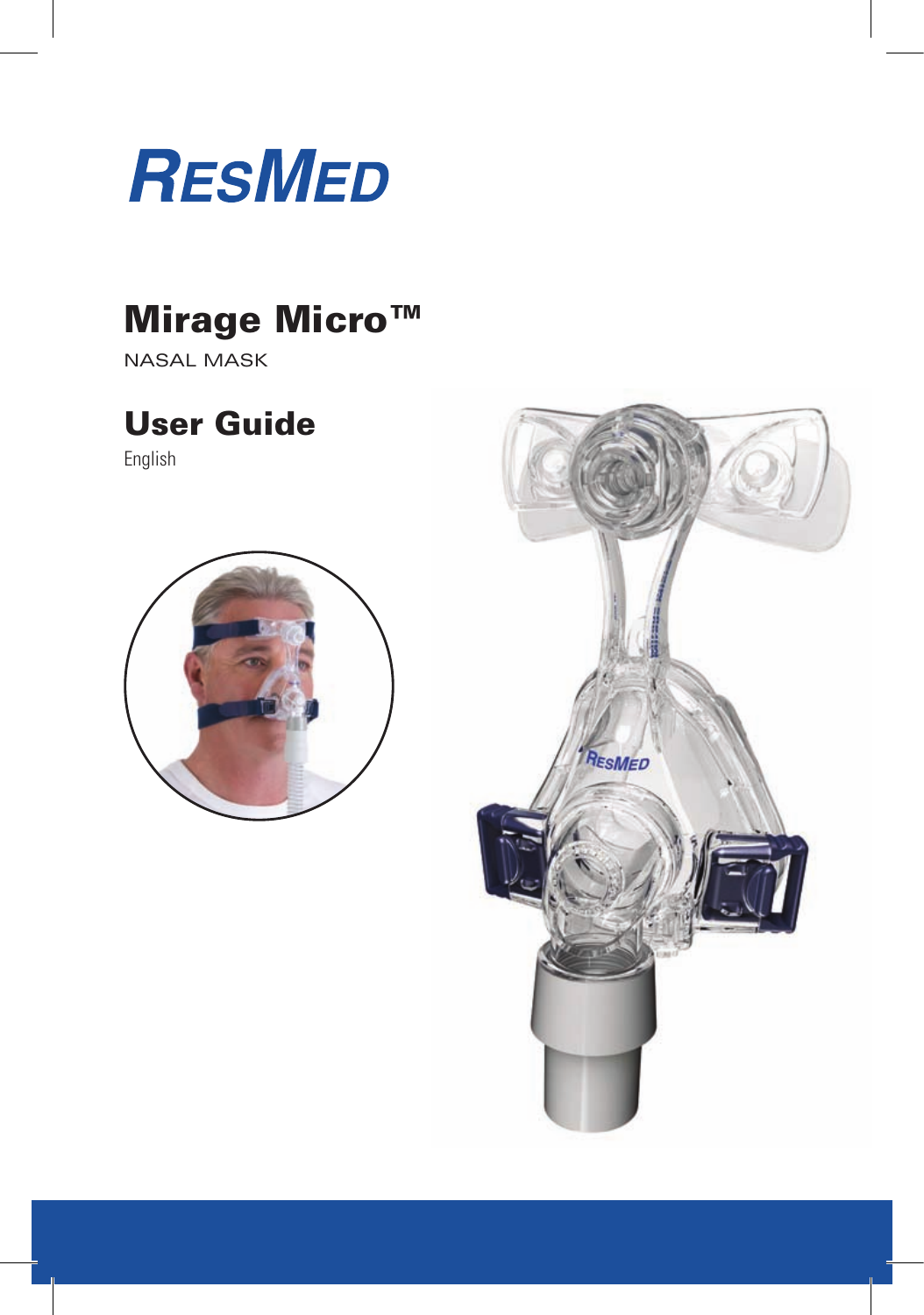# **RESMED** Mirage Micro™

nasal mask Thank you for choosing the Mirage Micro™.

## **Intended Use**

The Mirage Micro channels airflow noninvasively to a patient from a positive airway pressure device such as a continuous positive airway pressure (CPAP) or bilevel system.

The Mirage Micro is:

- to be used by adult patients (>66 lb/30 kg) for whom positive airway pressure has been prescribed
- intended for single-patient re-use in the home environment and multipatient re-use in the hospital/institutional environment.

## **Before Using the Mask**

## **WARNINGS**

- The vent holes must be kept clear.
- The mask should not be used unless the CPAP system is turned on and operating properly.
- Follow all precautions when using supplemental oxygen.
- Oxygen flow must be turned off when the flow generator is not operating, so that unused oxygen does not accumulate within the flow generator enclosure and create a risk of fire.
- At a fixed flow rate of supplemental oxygen flow, the inhaled oxygen concentration varies, depending on the pressure settings, patient breathing pattern, mask, point of application and leak rate.
- The technical specifications of the mask are provided for your clinician to check that they are compatible with the flow generator. If used outside specification or if used with incompatible devices, the seal and comfort of the mask may not be effective, optimum therapy may not be achieved, and leak, or variation in the rate of leak, may affect the flow generator function.
- Discontinue using the Mirage Micro if you have ANY adverse reaction to the use of the mask, and consult your physician or sleep therapist.
- Using a mask may cause tooth, gum or jaw soreness or aggravate an existing dental condition. If symptoms occur, consult your physician or dentist.
- As with all masks, some rebreathing may occur at low CPAP pressures.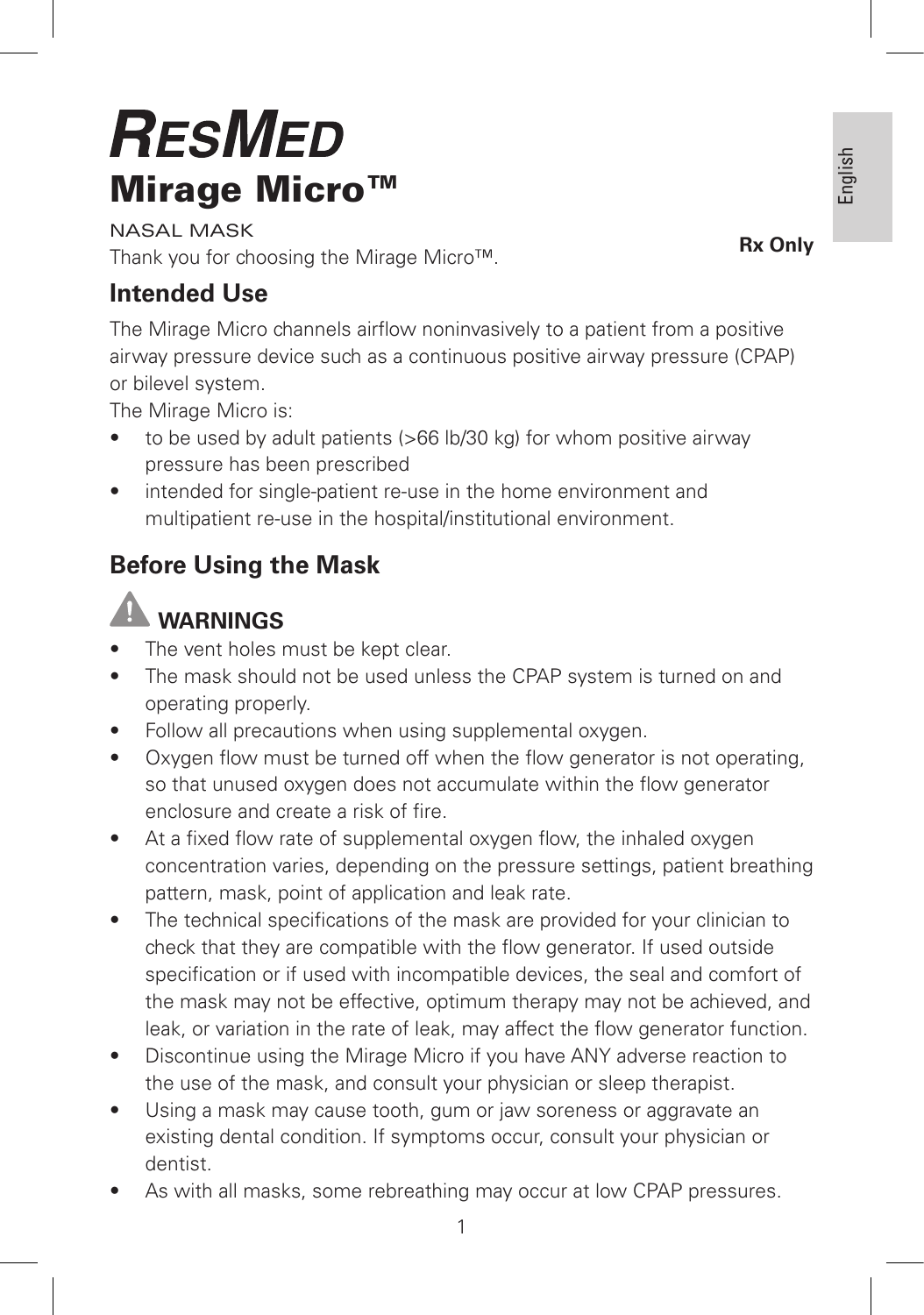• Refer to your flow generator manual for details on settings and operational information.

### **Flow Generator Settings**

Select 'Standard' (or 'Vista' for VPAP Adapt SV™) as the mask option when using the Mirage Micro with ResMed flow generators that have mask setting options. For a full list of compatible devices for this mask, see the Mask/ Device Compatibility List on **www.resmed.com** on the **Products** page under **Service & Support.** If you do not have internet access, please contact your **ResMed** representative.

## **Parts of the Mask & Ordering Information**



S\* Small; M\* Medium; L\* Large; LW\* Large-Wide; XL\* Extra-Large; St\* Standard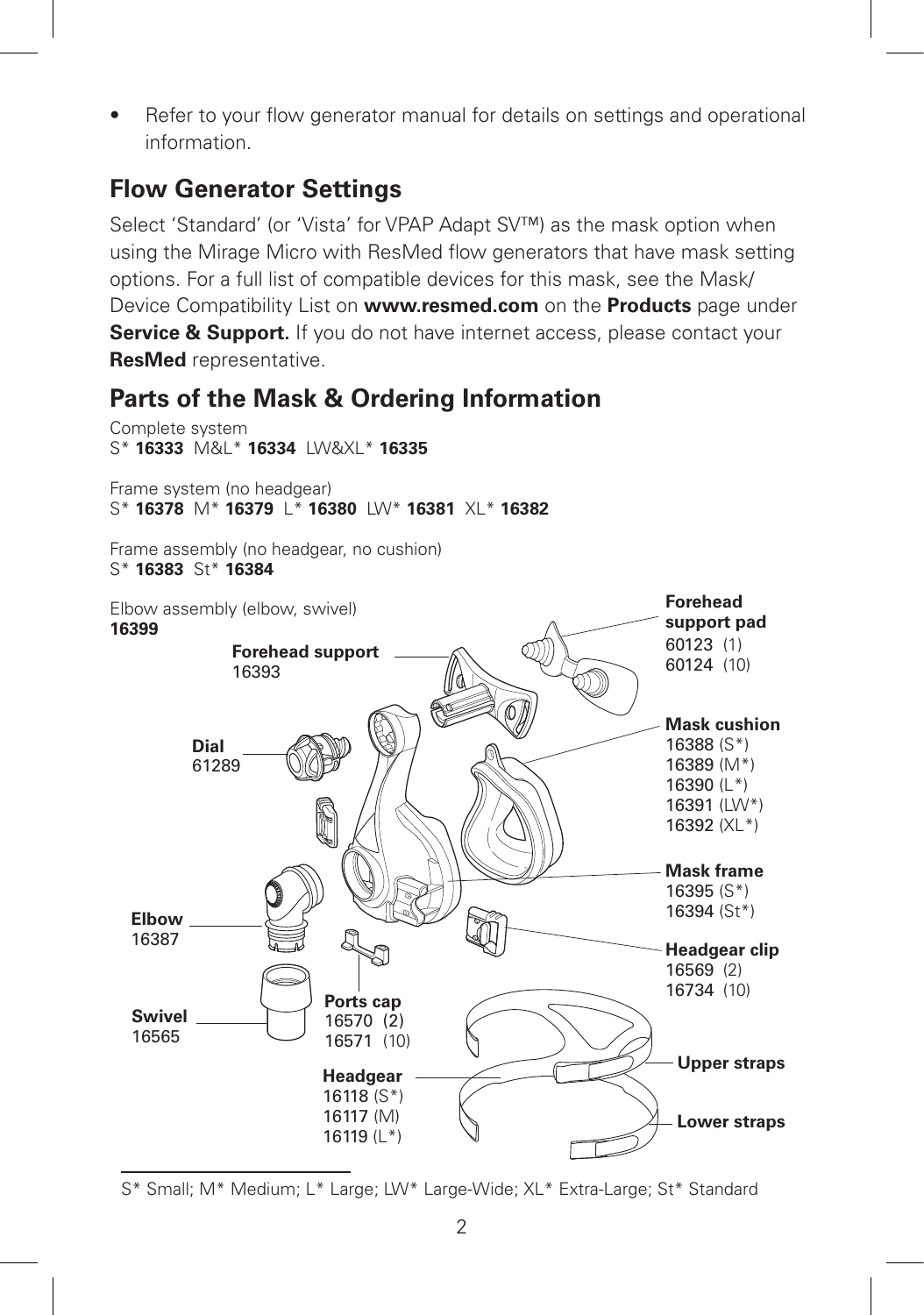### **Fitting the Mask**



Turn the dial, so that the forehead support is fully extended.



Unfasten the Velcro®, pull the upper headgear straps evenly until they are comfortable and firm, and reattach the Velcro.



Hold the mask over your nose and pull the headgear over your head.



Repeat step 4 with the lower headgear straps.



Bringing the lower straps below your ears, connect the headgear clip to the the mask frame.



Connect the main air tubing to the swivel. Then connect the free end of the air tubing to your flow generator and turn the flow generator on.



Lie down in your sleeping position. Adjust the dial until the mask is evenly positioned on your face. It should be comfortable, with a satisfactory seal. Adjust the headgear straps if necessary.



The fitted mask is shown above.



**Removing the Mask**  Disconnect one of the headgear clips and pull the mask and headgear up over your head.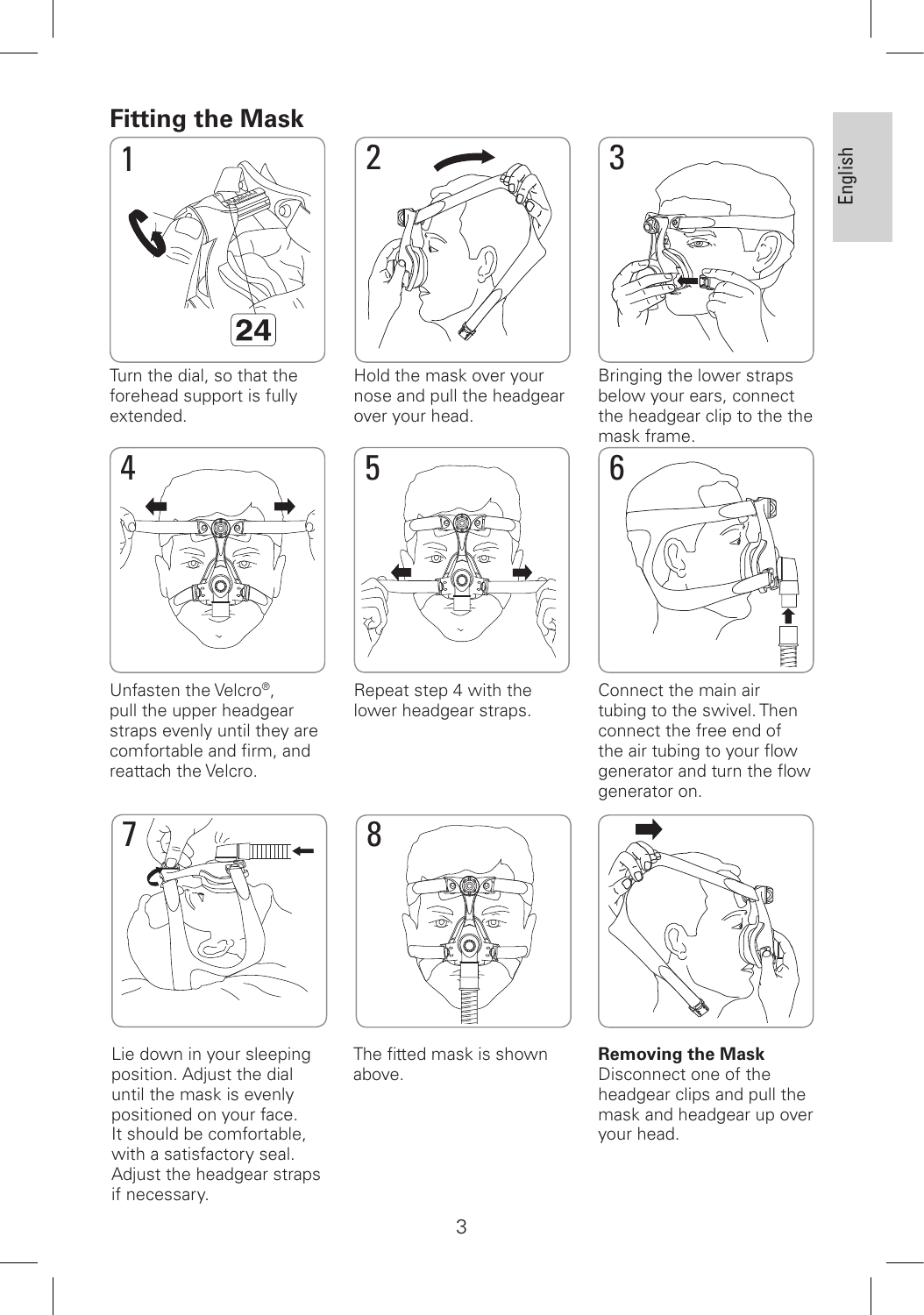## **Disassembling the Mask**





Detach the air tubing. Unclip the headgear clips and unthread the upper headgear straps. It is not necessary to remove the headgear clips from the headgear.



Remove the elbow assembly from the mask frame by pivoting from the bottom edge.



Remove the swivel from the elbow.



Note the position on the dial for the next time you use the mask. Unscrew and remove the dial (a) then pull the forehead support (b) out of the mask frame.



Remove the forehead support pads from the forehead support.



Remove the cushion from the mask frame.



Remove the ports cap from the mask frame.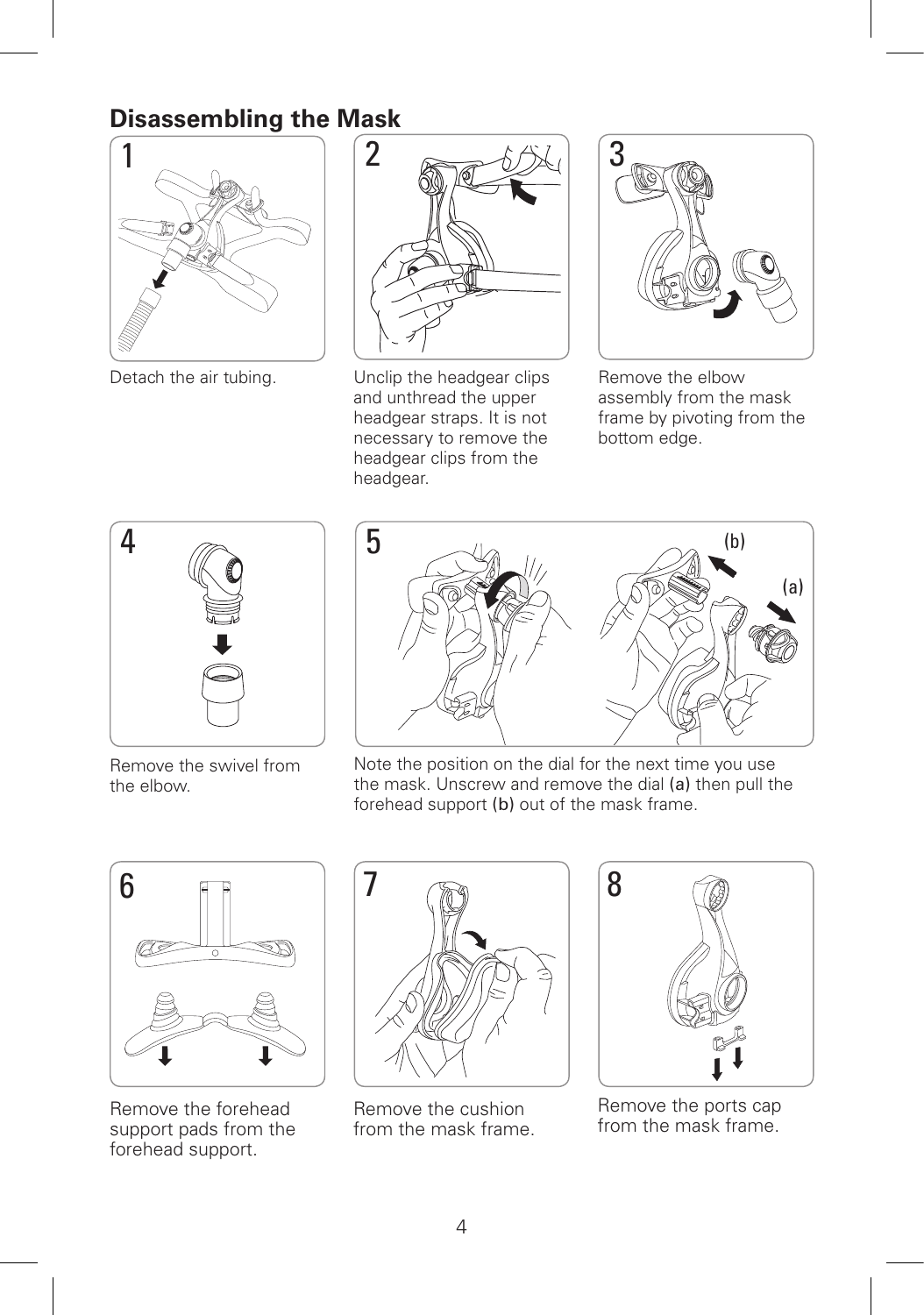## **Cleaning the Mask at Home**

#### *Notes:*

- *The mask and headgear should be cleaned by handwashing.*
- *The headgear may be washed without removing the headgear clips.*

# **WARNING**

Do not use aromatic-based solutions or scented oils (eg, eucalyptus or essential oils), bleach, alcohol or products that smell strongly (eg, citrus) to clean any of the mask components. Residual vapours from these solutions can be inhaled if not rinsed thoroughly. They may also damage the mask, causing cracks.



- If any visible deterioration of a mask component is apparent (cracking, crazing, tears etc.), the mask component should be discarded and replaced.
- Avoid connecting flexible PVC products (eg, PVC tubing) directly to any part of this mask. Flexible PVC contains elements that can be detrimental to the materials of the mask, and may cause the components to crack or break.

#### Daily/After Each Use

To optimize the mask seal, facial oils should be removed from the cushion before use.

Handwash the mask by gently rubbing in warm (86°F/30°C) water using mild soap.

If the vent requires cleaning use a soft bristle brush.

Rinse all components well with drinking quality water and allow them to air dry out of direct sunlight. Do not soak the mask.

#### **Weekly**

Handwash the headgear in warm (approx. 86°F/30°C) water using mild soap.

## **Reprocessing the Mask between Patients**

This mask should be reprocessed when used between patients. Cleaning, disinfection and sterilisation instructions are available from the ResMed website, www.resmed.com/masks/sterilization/americas. If you do not have Internet access, please contact your ResMed representative.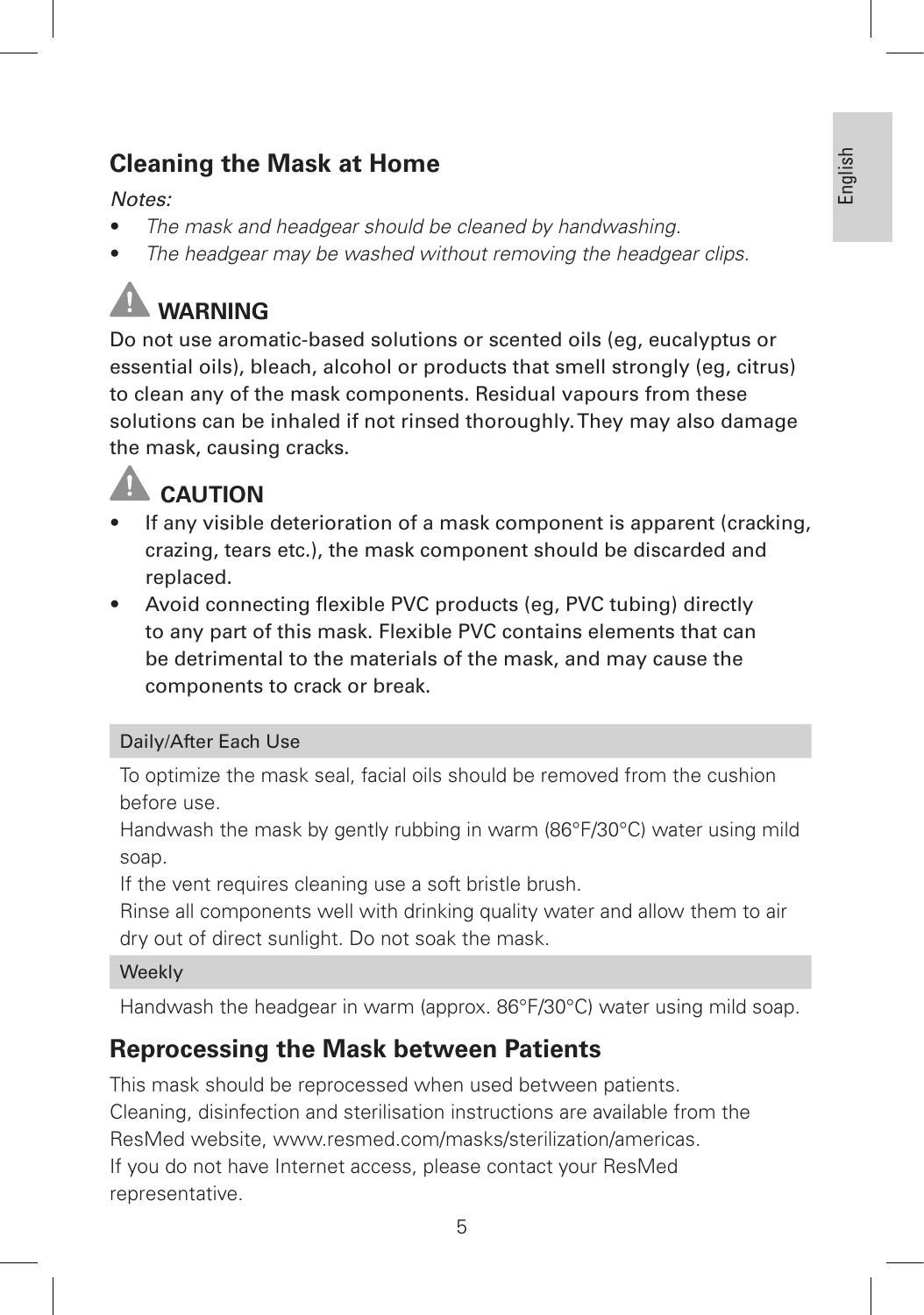## **Reassembling the Mask**



Insert the ports cap.



Insert the cushion into the mask frame. Ensure that the arrows at base of the cushion and mask frame are aligned.



Push the forehead pads firmly into the forehead support.





Insert the forehead support (a) into the mask frame and screw (b) the dial clockwise onto the pole. Turn the dial until it clicks (c). Ensure the dial sits flush against the frame.

Insert the swivel into the end of the elbow.



Insert the assembled elbow into the mask frame.



Reattach the top headgear straps by threading them through the loops.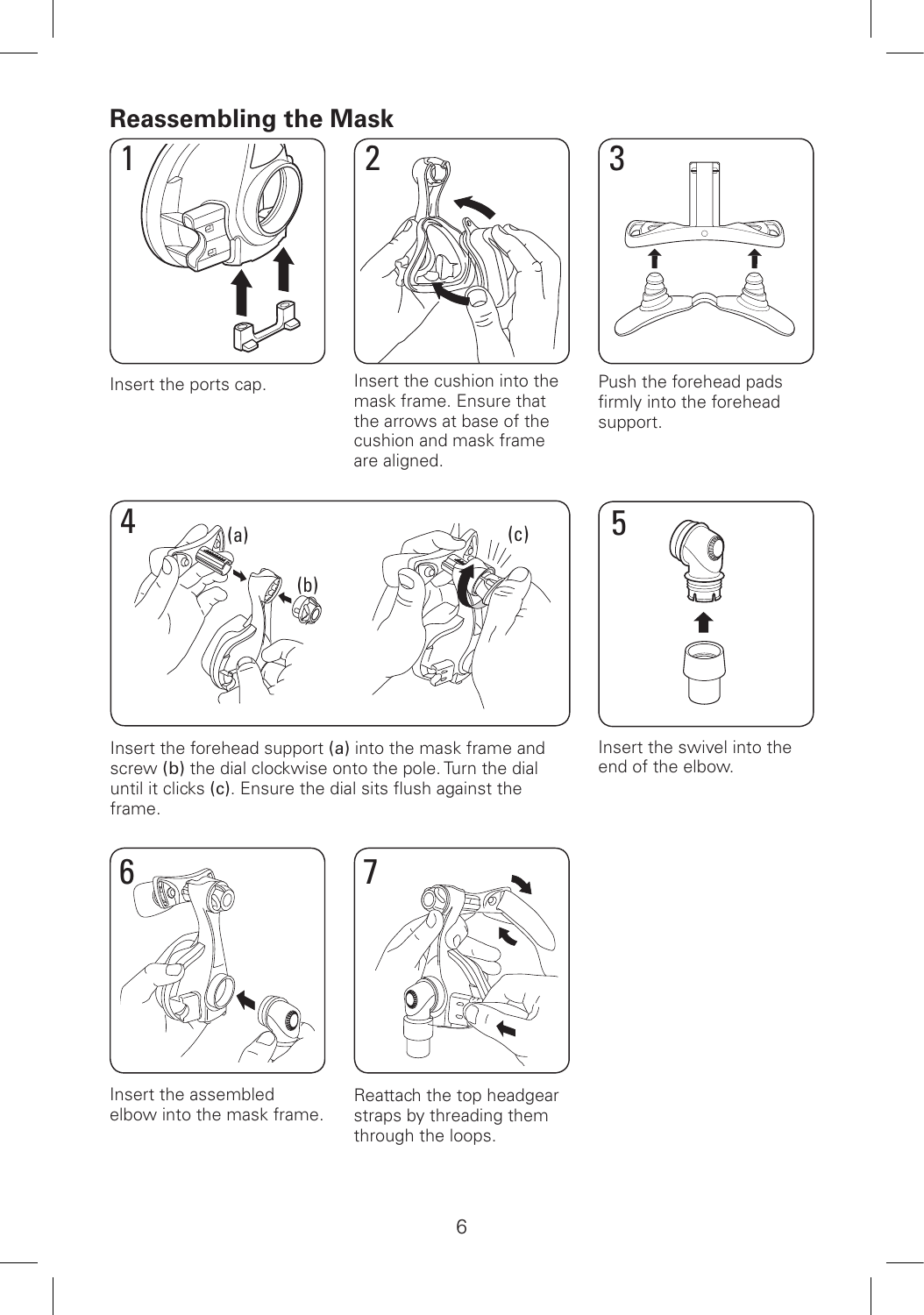## **Troubleshooting**

| Problem                                                     | Possible reason                                                         | Possible solution                                                                                                                                                                                                                       |
|-------------------------------------------------------------|-------------------------------------------------------------------------|-----------------------------------------------------------------------------------------------------------------------------------------------------------------------------------------------------------------------------------------|
| Mask won't seal<br>properly<br>or is uncomfortable          | Mask may have been<br>fitted incorrectly or is<br>incorrectly adjusted. | Carefully follow instructions<br>in "Fitting the Mask". Check<br>headgear and dial are not over-<br>tightened. Extend dial to apply<br>more force to upper lip. Shorten<br>dial to increase force at nose<br>bridge.                    |
|                                                             | Mask is wrong size.                                                     | Talk to your clinician.                                                                                                                                                                                                                 |
|                                                             | Mask cushion is<br>skewed in mask frame.                                | Check insertion of cushion<br>and reinsert correctly<br>according to the instructions in<br>"Reassembling the Mask".                                                                                                                    |
|                                                             | Mask cushion is<br>misaligned or creased<br>on face.                    | Ensure cushion is properly<br>aligned according to the<br>instructions in "Reassembling<br>the Mask". Make sure the<br>cushion has no creases in it:<br>undo headgear clip, check<br>cushion and reposition the mask<br>over your nose. |
|                                                             | Mask cushion may be<br>dirty.                                           | Clean cushion according to<br>instructions in "Cleaning the<br>Mask at Home".                                                                                                                                                           |
| Mask is too noisy                                           | Mask is assembled<br>incorrectly.                                       | Reassemble mask.                                                                                                                                                                                                                        |
|                                                             | Vents are blocked or<br>partially blocked.                              | Clean vents according to<br>instructions in "Cleaning the<br>Mask at Home"                                                                                                                                                              |
| Dial inserted into mask<br>frame before forehead<br>support | Misassembly.                                                            | Push dial base onto a hard<br>surface until the dial comes out<br>of the frame.                                                                                                                                                         |

## **Symbols**

 $\Delta$  Caution, consult accompanying documents;  $\overline{L}$  Lot number; REF Part number;  $\mathcal{N}$  Temperature limitation;  $\mathcal{D}$  Humidity limitation;  $\Theta$  Does not contain latex;  $\triangle$  Indicates a Warning or Caution and alerts you to a possible injury or explains special measures for the safe and effective use of the device.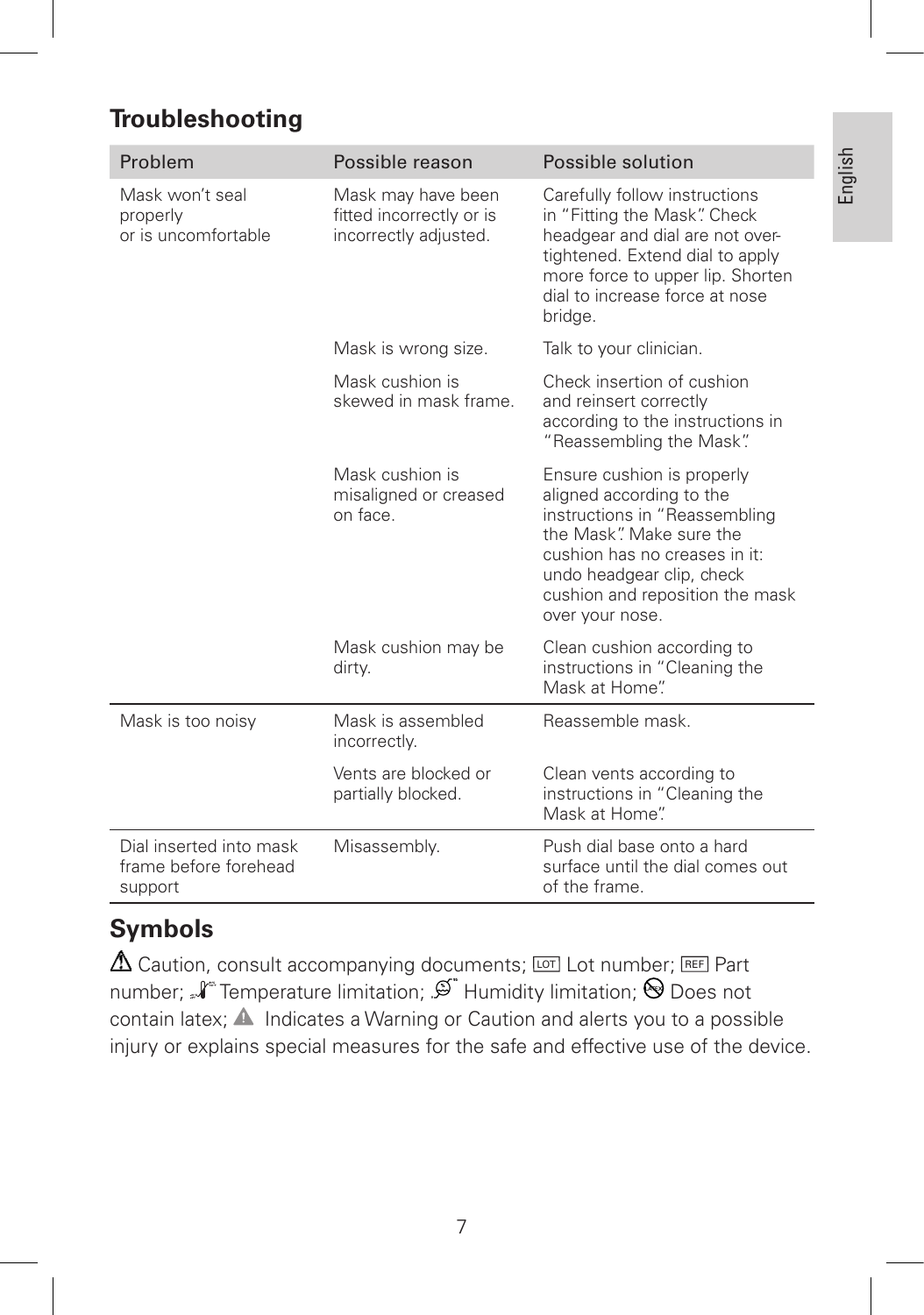## **Limited Warranty**

ResMed warrants that your ResMed mask system, including its components: mask frame, cushion, headgear, tubing and other accessories ("Product") shall be free from defects in material and workmanship for a period of ninety (90) days from the date of purchase by the initial consumer.

For further details refer to the Warranty.

## **Technical Specifications**

*Note: The mask system does not contain latex, PVC or DEHP materials.*

| <b>Pressure-Flow</b><br>Curve             | The mask contains passive venting to protect<br>against rebreathing. As a result of manufacturing<br>variations, the vent flow rate may vary.                                                                                                    |                                   |                 |  |
|-------------------------------------------|--------------------------------------------------------------------------------------------------------------------------------------------------------------------------------------------------------------------------------------------------|-----------------------------------|-----------------|--|
|                                           | 45                                                                                                                                                                                                                                               | Pressure<br>(cm H <sub>2</sub> O) | Flow<br>(L/min) |  |
|                                           |                                                                                                                                                                                                                                                  | 4                                 | 19              |  |
|                                           |                                                                                                                                                                                                                                                  | 8                                 | 28              |  |
|                                           |                                                                                                                                                                                                                                                  | 12                                | 34              |  |
|                                           |                                                                                                                                                                                                                                                  | 16                                | 40              |  |
|                                           | $\alpha$<br>18<br>Mask Pressure (cm H <sub>2</sub> O)                                                                                                                                                                                            | 20                                | 45              |  |
| <b>Dead Space</b><br><b>Information</b>   | The dead space of the mask varies according to cushion size. It is<br>128 mL for the Extra Large size.                                                                                                                                           |                                   |                 |  |
| <b>Therapy Pressure</b>                   | 4 to 20 cm H <sub>2</sub> O                                                                                                                                                                                                                      |                                   |                 |  |
| <b>Resistance</b>                         | Drop in pressure measured (nominal)<br>at 50 L/min: 0.1 cm H <sub>2</sub> O<br>at 100 L/min: 0.7 cm H <sub>2</sub> O                                                                                                                             |                                   |                 |  |
| <b>Environmental</b><br><b>Conditions</b> | Operating temperature: $+41^{\circ}$ F to 104°F (+5°C to +40°C)<br>Operating humidity: up to 95% non-condensing<br>Storage and transport temperature: -4°F to 140°F (-20°C to +60°C)<br>Storage and transport humidity: up to 95% non-condensing |                                   |                 |  |
| Gross<br>dimensions                       | S:<br>140 mm (H) x 91 mm (W) x 93 mm (D)<br>M, L, LW, XL: 155 mm (H) x 91 mm (W) x 98 mm (D)<br>Mask fully assembled - no headgear.                                                                                                              |                                   |                 |  |

*Note: The manufacturer reserves the right to change these specifications without notice.*

## **Storage**

Ensure that the mask is thoroughly clean and dry before storing it for any length of time. Store the mask in a cool dry place out of direct sunlight.

## **Disposal**

The Mirage Micro does not contain any hazardous substances and may be disposed of with your normal household refuse.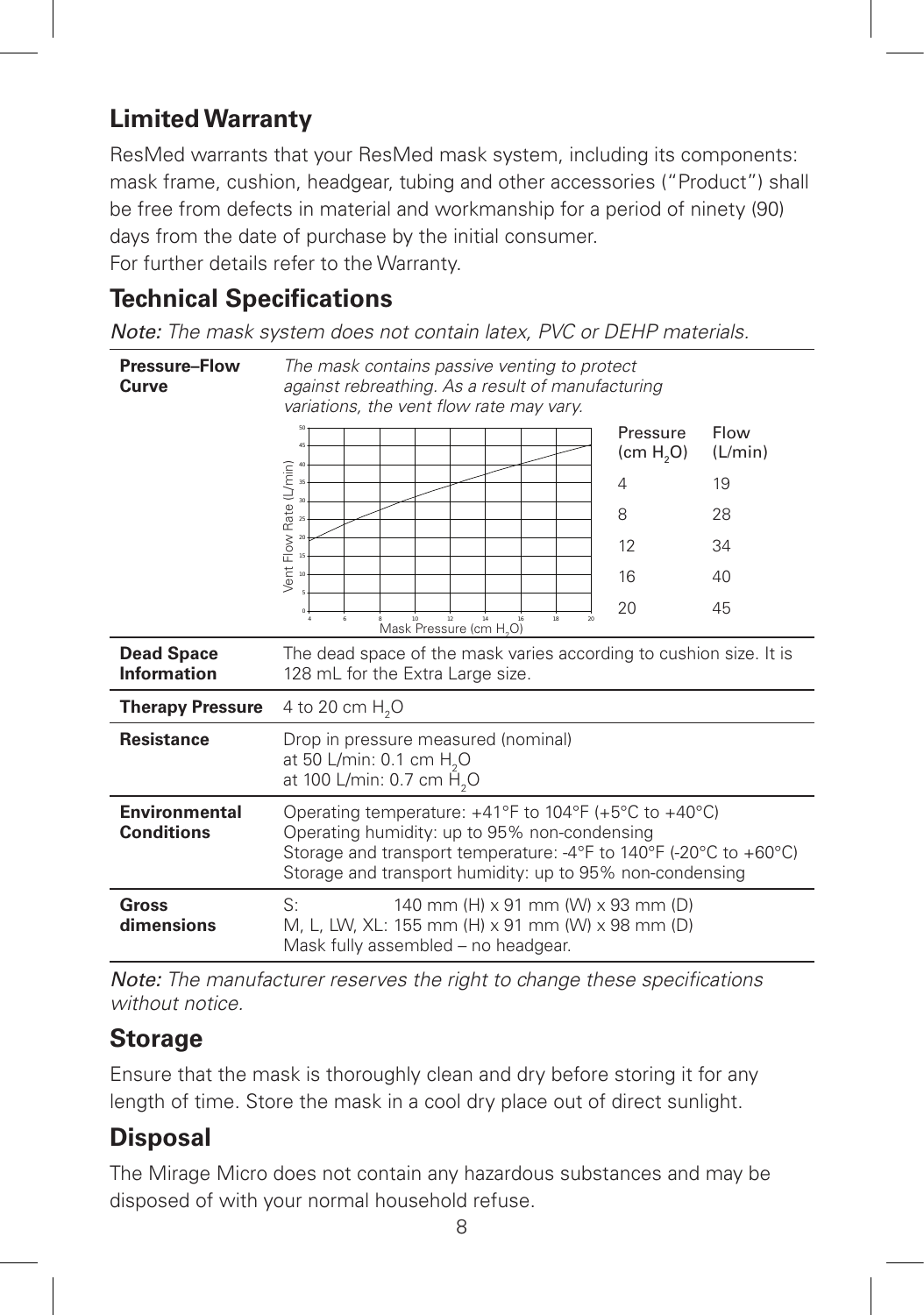ResMed Ltd (Manufacturer) 1 Elizabeth Macarthur Drive Bella Vista NSW 2153 Australia ResMed Corp (US Designated Agent) 14040 Danielson Street Poway CA 92064-6857 USA ResMed (UK) Ltd (EU Authorised Representative) 96 Milton Park Abingdon Oxfordshire OX14 4RY UK

ResMed Offices Australia, Austria, Belgium, Brazil, China, Finland, France, Germany, Greece, Hong Kong, India, Ireland, Italy, Japan, Malaysia, Mexico, Netherlands, New Zealand, Norway, Portugal, Singapore, South Africa, Spain, Sweden, Switzerland, UK, USA (see www.resmed.com for contact details).

#### Mirage Micro Nasal Mask

Protected by patents: AU 710733, AU 741003, AU 766623, AU 775051, AU 777033, AU 785376, CA 2261790, EP 0956069, EP 1187647, EP 1187648, EP 1187649, EP 1187650, EP 1314445, EP 1479406, HK 1057714, JP 3686609, NZ 513052, NZ 526165, NZ 526166, NZ 526167, NZ 526168, US 6112746, US 6119693, US 6357441, US 6374826, US 6439230, US 6463931, US 6532961, US 6557556, US 6581594, US 6581602, US 6634358, US 6691708, US 6823865, US 6860269, US 6871649, US 6997188, US 7011090, US 7159587, US 7178527, US 7188620, US 7216647, US 7234466, US 7243651. Other patents pending.

Protected by design registrations: AU 304309, CN 200530117106.1, EP 366844, JP 1264474, NZ 406357, US D532512, US D547439, US D545960. Others pending.

AutoSet CS, Mirage and Mirage Micro are trademarks of ResMed Ltd. AutoSet CS and Mirage are registered in U.S. Patent and Trademark Office.

Velcro is a registered trademark of Velcro Industries B.V.

© 2008 ResMed Ltd.